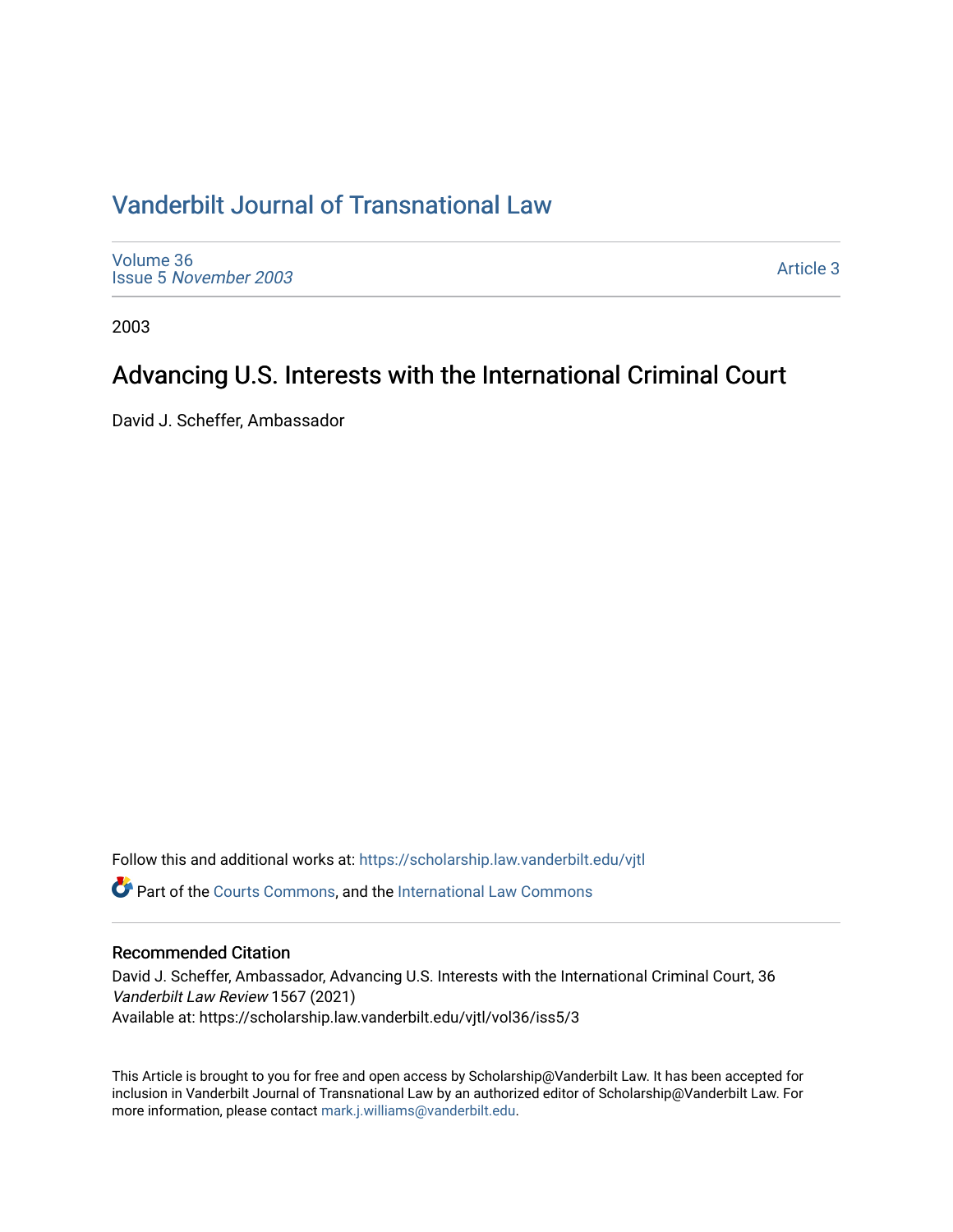## **Advancing U.S. Interests with the International Criminal Court**

*Address by His Excellency Ambassador David J. Scheffer\* Vanderbilt University Law School, March 27, 2003*

It is a great pleasure to be here in this beautiful lecture hall at Vanderbilt University Law School and to have the opportunity to speak to you this afternoon about the International Criminal Court (ICC).

In recent months, one newspaper or magazine article after another, in examining the foreign policy of the current administration and the gulf (which seems to be so pronounced now) between the United States and even its closest allies throughout the rest of the world, has listed a basic set of treaties as being partly explanatory of that gulf. The Kyoto Protocol, for example, is always part of that discussion in the context of climate change. But another such treaty is the Rome Statute of the International Criminal Court.

## ROME STATUTE ON THE ICC AND THE U.S. ROLE IN WORLD AFFAIRS

While I was negotiating the Rome Statute during the last decade, it generally remained a backburner issue. Not many people were focused on it at all, certainly very few in the political realm, and getting any reporter interested in it was a Herculean task. I never dreamed, at that time, that the ICC would rise to such prominence as a part of the analysis of why the United States has drifted so far from even its closest allies. One of the reasons the ICC has become so prominent is that its source treaty is emblematic of many other treaty relationships and multilateral negotiations where, in the past couple of years, the United States has disengaged rather than engaged.

The International Criminal Court has become an icon of analysis as to why that has happened. Thus, especially for students on the verge of going out into the world to practice, it is an interesting phenomenon to examine how central this treaty has become in a much larger geopolitical dialogue about the role and responsibilities of the United States in the world. That the treaty has suddenly

<sup>\*</sup> Ambassador David J. Scheffer is a visiting professor of law at Georgetown University Law Center. He was the U.S. Ambassador at Large for War Crimes Issues (1997-2001) and led the U.S. delegation in negotiations creating the International Criminal Court.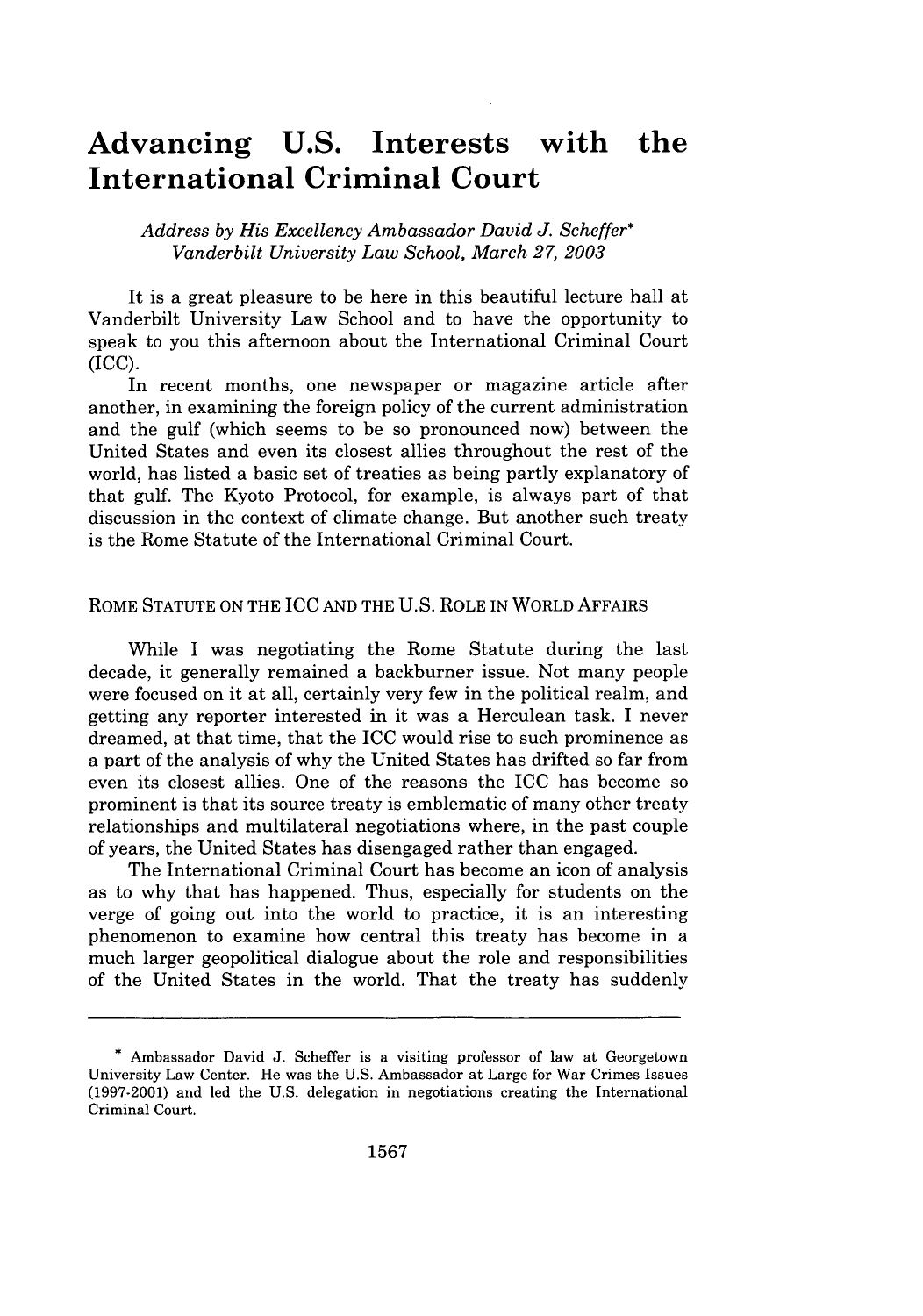become a fulcrum of that discussion was something rarely anticipated during the negotiations, because at times it was so incredibly technical. I think it is extremely important that we start any discussion about the International Criminal Court with its purpose. That is what is most commonly lost in the United States when we debate the ICC. Our primary concern always seems to be the potential exposure of the United States to this court.

## ICC PURPOSE

The purpose of this court arose from the 1990s phenomenon of post-Cold War atrocities, erupting in ways that shocked us. In response, we cobbled together ad hoc tribunals such as the international criminal tribunals for the former Yugoslavia and Rwanda. Through that experience there developed a keen interest in addressing such atrocities in a more permanent way, so that we would not have to build courts every time an atrocity occurred anywhere in the world. Beginning in 1989, with a proposal by Trinidad and Tobago for a permanent international criminal court that would prosecute the international crime of drug trafficking, the objective quickly evolved by the mid-1990s into a permanent criminal court that would resurrect the purposes of Nuremberg and Tokyo tribunals after World War II. The ICC has been designed to investigate and prosecute what I describe as atrocity crimesgenocide, crimes against humanity, and serious war crimes—that basket of crimes which has now become the focus of international criminal tribunals.

With that major purpose during the negotiations, we had our sights on the atrocities of our time. We kept in mind what was happening in the Balkans, what was happening in Rwanda, what was happening in the Congo, what was happening in so many other places in the world where massive assaults on civilians were taking place in real time. That was the central focus for the negotiators and that is the focus embodied in the actual words of the statute of the court. It is extremely important to keep this in mind because, as you engage in further discussions about this here in the United States, you will quickly be drawn into the question of how U.S. actions may be subject to this court's jurisdiction.

## IMPACT OF ICC ON U.S. ACTIVITIES

The potential exposure of the United States to the ICC is a fair question. I had to deal with it at all times as a negotiator. But we must not lose sight of the fact that it was not the central focus of the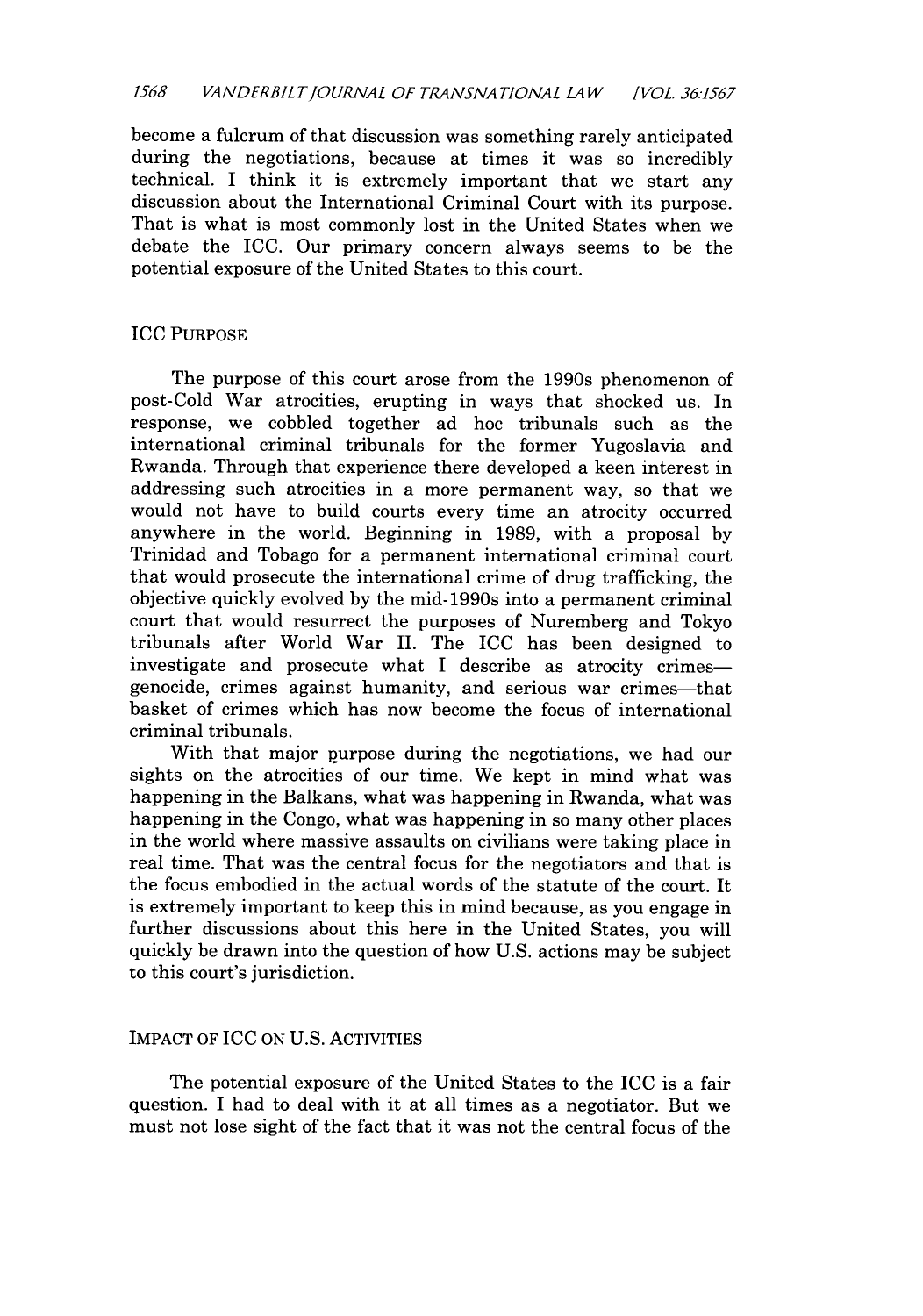ICC, I often wished, when I was in the policy rooms of Washington with my colleagues—at the White House, at the Pentagon, at the Justice Department, and at the State Department-in countless meetings about this court at the high levels, that we would have some discussion about the central purpose of the ICC. But it almost never occurred. Those meetings were all focused on the potential U.S. exposure to the court, and how I would manage that issue going into the next round of negotiations.

I wished at times that I could have shown them what I had seen-I was in atrocity zones all the time. It would have been beneficial, I think, for policy makers to have been faced with twenty mutilated children from Sierra Leone walking silently through the policy room while we were talking, just to remind them what our meeting was about, to get them to focus on the real reason we were there. It is not just about the United States, it is about a lot of other things going on out there. We have a stake in it, and we should be part of the solution. Of course, I worked for an administration, with leaders such as President Clinton and Secretary of State Albright, that was essentially sympathetic to that purpose. Still, even from their perspective, at the end of the day, the primary issue, understandably, was the exposure of the United States to the ICC.

#### *U.S. Exposure: Crimes Addressed*

The ICC has three baskets of actionable crimes: *genocide, crimes against humanity,* and *serious war crimes.* It does not yet exercise actionable jurisdiction over the crime of *aggression.* Although the crime of aggression is included in the statute, it is not yet defined as a crime and, therefore, cannot be prosecuted by the court. The crime of aggression cannot be prosecuted by this court until such time as the treaty is amended with a definition of aggression as an actionable crime. So, at least for the near term, take aggression off the table; it is not relevant for our discussion.

#### **Genocide**

Only those three baskets of crimes are relevant, with a high magnitude test for each basket. The U.S. government simply is not in the business of conspiring to commit these types of crimes. If we are, there is something seriously wrong with our decision making in Washington and we ought to face up to it. Genocide, under the statute, must take place in the context of a manifest pattern of similar conduct, in other words, the acts of genocide that are in the Genocide Convention, directed against a designated group, or conduct that could itself affect such destruction. The Genocide Convention, about which I will go into detail later, does include an inherent magnitude test. No one is prosecuted in real terms for a single act of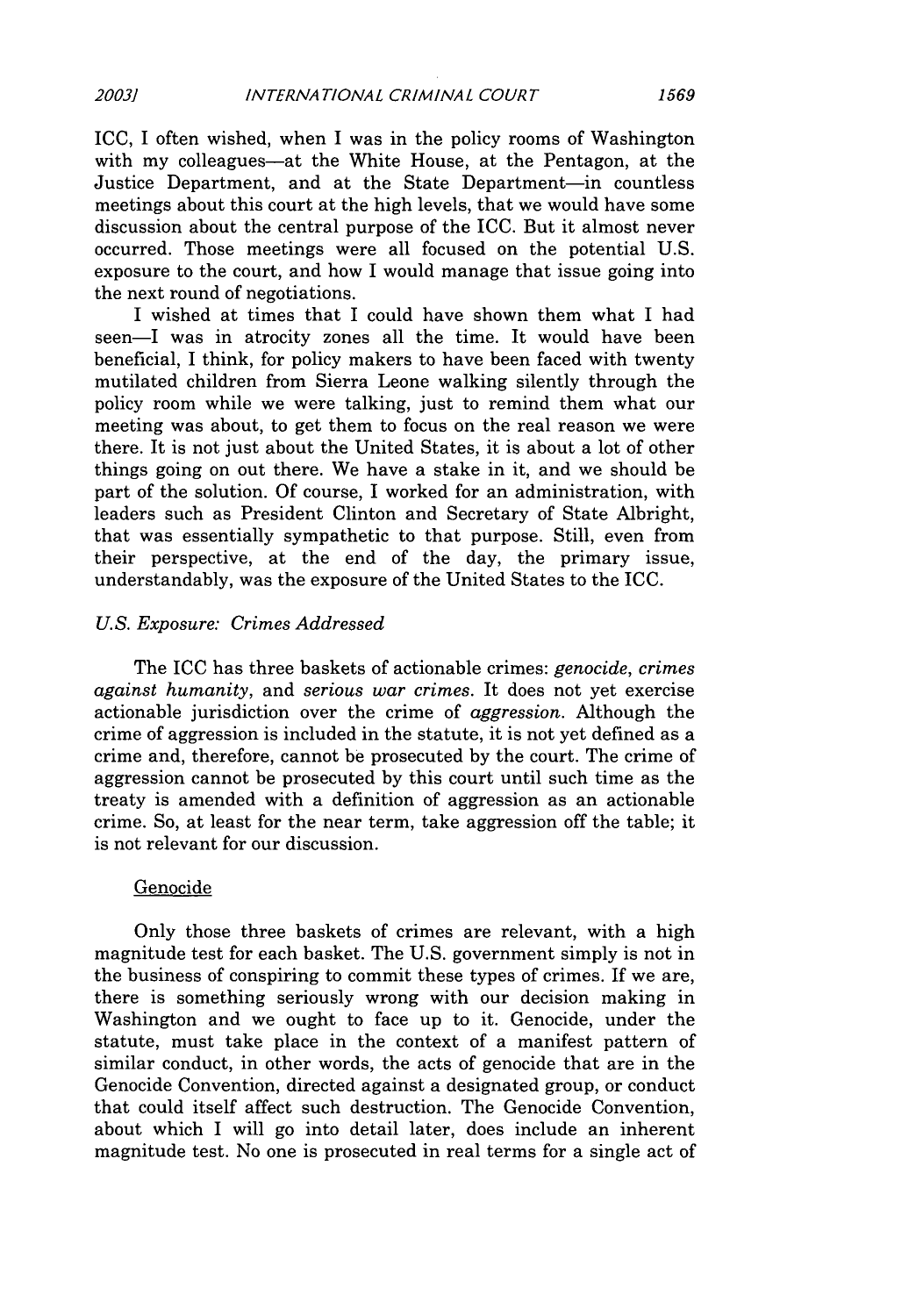genocide against a single individual. That should never occur. In fact, I do not know of any example where that has occurred. The crime of genocide has its own magnitude test, and the statute recognizes that.

### Crimes Against Humanity

Crimes against humanity are committed as part of a widespread or systematic attack directed against any civilian population, and the attack must include the commission of multiple crimes against a civilian population pursuant to, or in furtherance of, a state or organizational policy to commit such an attack. The necessary policy to commit such an attack against a civilian population requires that the state or organization actively promote or encourage such an attack against a civilian population. The perpetrator must have known that the conduct was part of, or have intended the conduct to be part of, a widespread or systematic attack directed against a civilian population. The ICC Prosecutor must look to that test before he can take the next step in determining whether or not he proceeds to the pretrial chamber to seek an indictment.

#### War Crimes

War crimes, for purposes of prosecution before the ICC, are crimes committed as part of a plan or policy, or part of a large-scale commission of such crimes, and only when the material elements of the crime are committed with intent and knowledge. The definition of the crimes must be interpreted within the established framework of the international law of armed conflict, which is very important to the military. You do not make end runs around that; you have to stay within it. The perpetrator must be aware of the factual circumstances that establish the existence of an armed conflict. No one will be inadvertently convicted of this crime as it is defined in the Rome Statute and its important Article 9 (Elements of Crimes). A perpetrator has to be focused on what he is doing and must have intended that a civilian population, as such, or individual civilians not taking a direct part in the hostilities, be the object of the attack. Finally, with respect to the war crime of excessive incidental death, injury, or damage, the crime must be of such an extent as to be clearly excessive in relation to the concrete and direct overall military advantage anticipated. And while that is a technical definition, it is one that was actually brought to the table by the U.S. Department of Defense.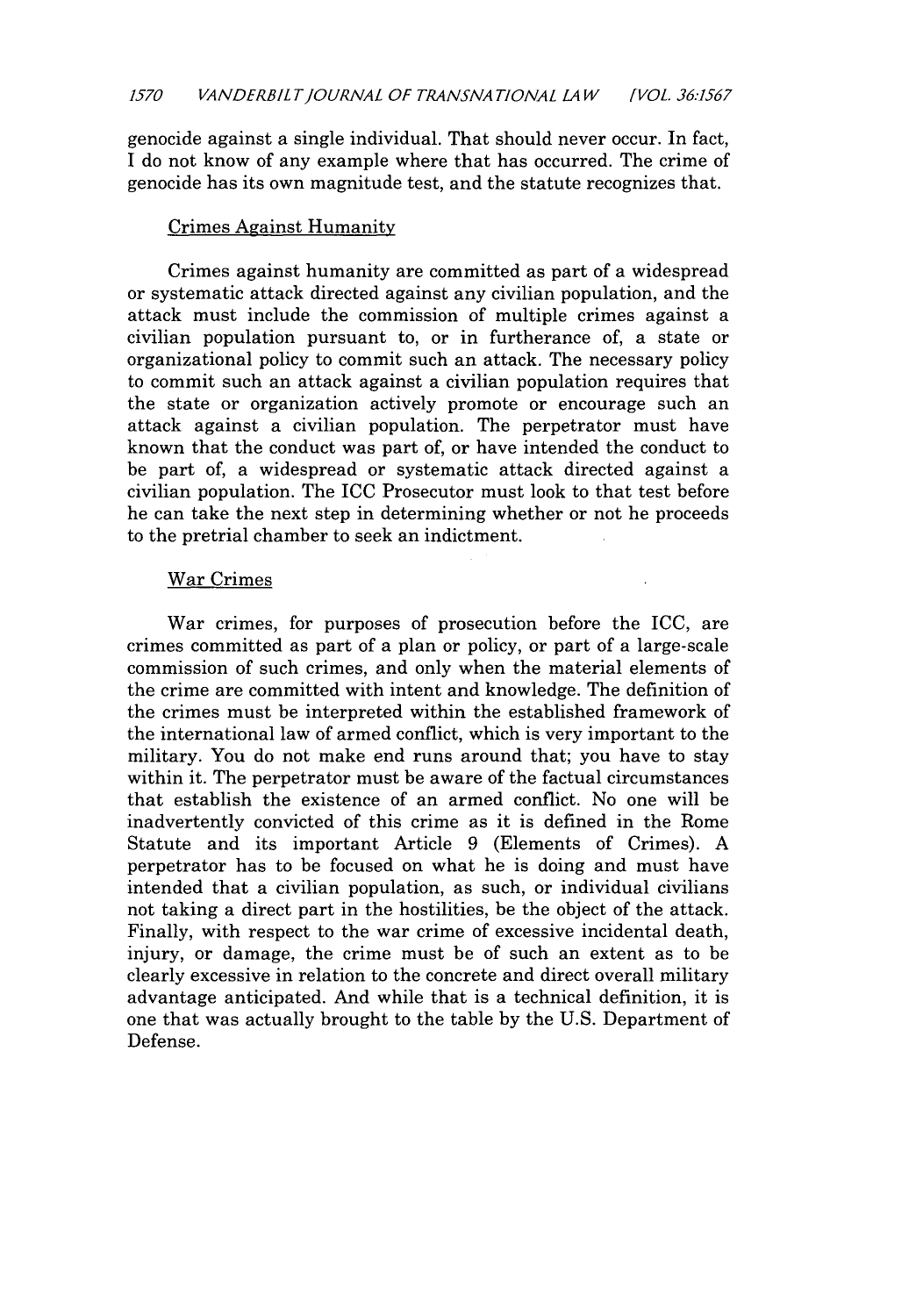#### *U.S. Exposure: Due Process Protections*

U.S. negotiators spent many years negotiating the ICC's protection of due process. With me at the negotiating table, I had my Pentagon team (some in uniform, some civilian lawyers at the Pentagon) and my Justice Department team. These men and women were focused on due process. The irony, I think, especially in light of our experience with the Taliban and **Al** Qaeda now, is that their job was to make sure that the due process rights of any accused individual, for example an accused war criminal who might be indicted by the ICC, were fully recognized and honored by the court. That is why I found a little ironic what occurred after September 11, 2001, and during the assault on Afghanistan, with respect to those who were apprehended. I remembered those years of negotiations where we fought day-in and day-out for the due process rights of mass murderers, but I did not see that replicated in the ways we were handling various terrorist suspects in the field.

What are these due process rights? Let me quickly list them for you: (1) the equivalent of a probable cause hearing, (2) liberal pretrial discovery, (3) public trial in the presence of the accused, (4) right to counsel and to confront one's accusers, (5) privilege against selfincrimination, (6) notice of the charges, (7) provisional release pending trial, (8) bars against non-prohibitive and unreliable evidence, or evidence secured in violation of human rights, (9) proof of guilt beyond reasonable doubt, (10) right of appeal, (11) presumption of innocence, (12) prohibition of any adverse inference from the exercise of the right of silence, (13) right to conduct defense in person or through the defendant's chosen council, (14) cross-examination of witnesses and the calling of witnesses on one's own behalf, (15) disclosure of any exculpatory evidence, and (16) right not to be subjected to any form of duress, coercion, or any cruel, inhuman, or degrading punishment. We successfully incorporated all of these rights.

The Rome Statute includes a guarantee of a form of Miranda warning. In the United States, this right arises in cases of custodial interrogation. Under the jurisdiction of the ICC, the prosecutor must advise a person of his rights before he is questioned, whenever there are grounds to believe that he has committed a crime, even in noncustodial interrogations. This includes a reminder of the right to remain silent, the right to legal assistance, the right to have counsel appointed if he cannot afford it, and the right to be questioned in the presence of counsel.

The major difference between this and common-law procedureremembering that in the international theatre we primarily fuse civil and common law-is that there is no trial by jury, only bench trial. This issue was taken off the table fairly quickly. Most of the world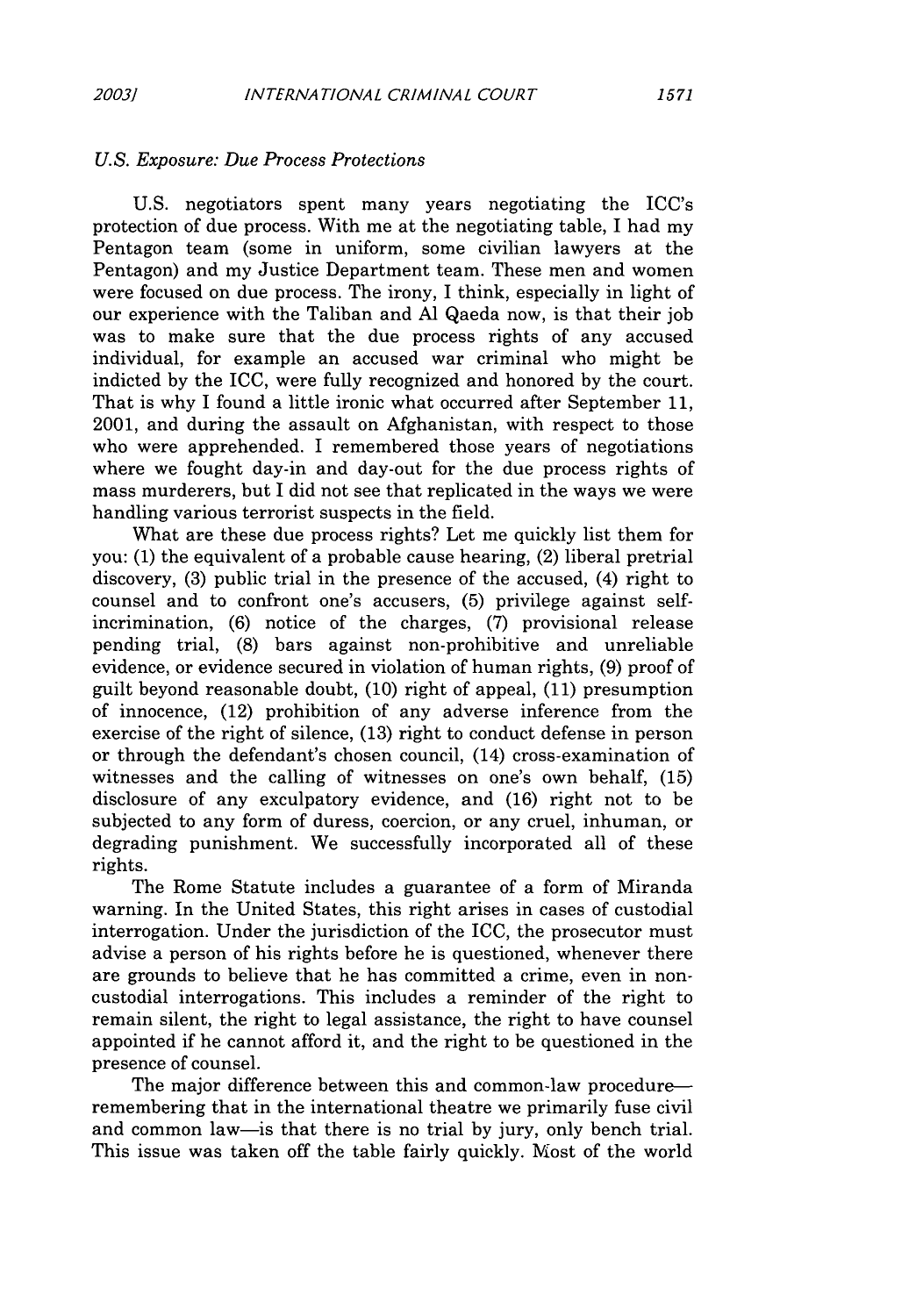does not have trial by jury, and so to bring the right to a jury trial to the table and insist upon it in an International Criminal Court leaves most of the other delegations in the room scratching their heads and asking, "Come again, what is that? Where are you coming from with that?" Civil-law procedure involves only judges. So the bench decides the case before the International Criminal Court. There is no trial by jury. But, when you really think about it, you probably do not want a jury of twelve peers from all parts of the world to sit in judgment of your defendant in this court for these types of crimes. You want very expert judges who know the law, and who can understand the complexities of atrocity law,' to be the judges of your innocence or guilt for these particular crimes.

The civil law system also offers the availability of appeal by the prosecutor from errors of fact, law, and procedure, which the common-law system does not afford. I think it is important to remember what Monroe Leigh, who was the legal advisor at the State Department during the Ford Administration, said about all of this. He said that the list of due process rights guaranteed by the Rome Statute is, if anything, somewhat more detailed and comprehensive than that in the U.S. Bill of Rights, not better but more detailed.<sup>2</sup> It cannot be denied that the Rome Statute contains the most comprehensive list of due process protections that has thus far been promulgated.3

Judge Patricia Wald, who was a recent judge from the United States on the Yugoslav War Crimes Tribunal, also endorses the protections contained in the Rome Statute. She has been visiting places all over the world expressing her confidence in the due process rights of the ICC, particularly, in light of her experience at the Yugoslav War Crimes Tribunal.

## *Complimentarity*

The International Criminal Court has a basic safeguard and reality check. It is called *complimentarity.* What does that mean? If any of you are students of European politics, you probably know the word *subsidiarity,* which is where the European Commission and the European Union try to devolve down to the national and sub-national levels as many forms of government possible, as opposed to imposing a supra-national form of government in Europe. Well, having a lot of

**<sup>1.</sup>** For an explanation of the term "atrocity law," see David **J.** Scheffer, *The Future ofAtrocity Law,* **25 SUFFOLK** TRANSNAT'L L. REV. **389,** 393-402 (2002).

<sup>2.</sup> *The International Criminal Court: Hearing Before the House Committee on International Relations,* 106th Congress 94-95 (2000) (statement of Monroe Leigh on behalf of the American Bar Association).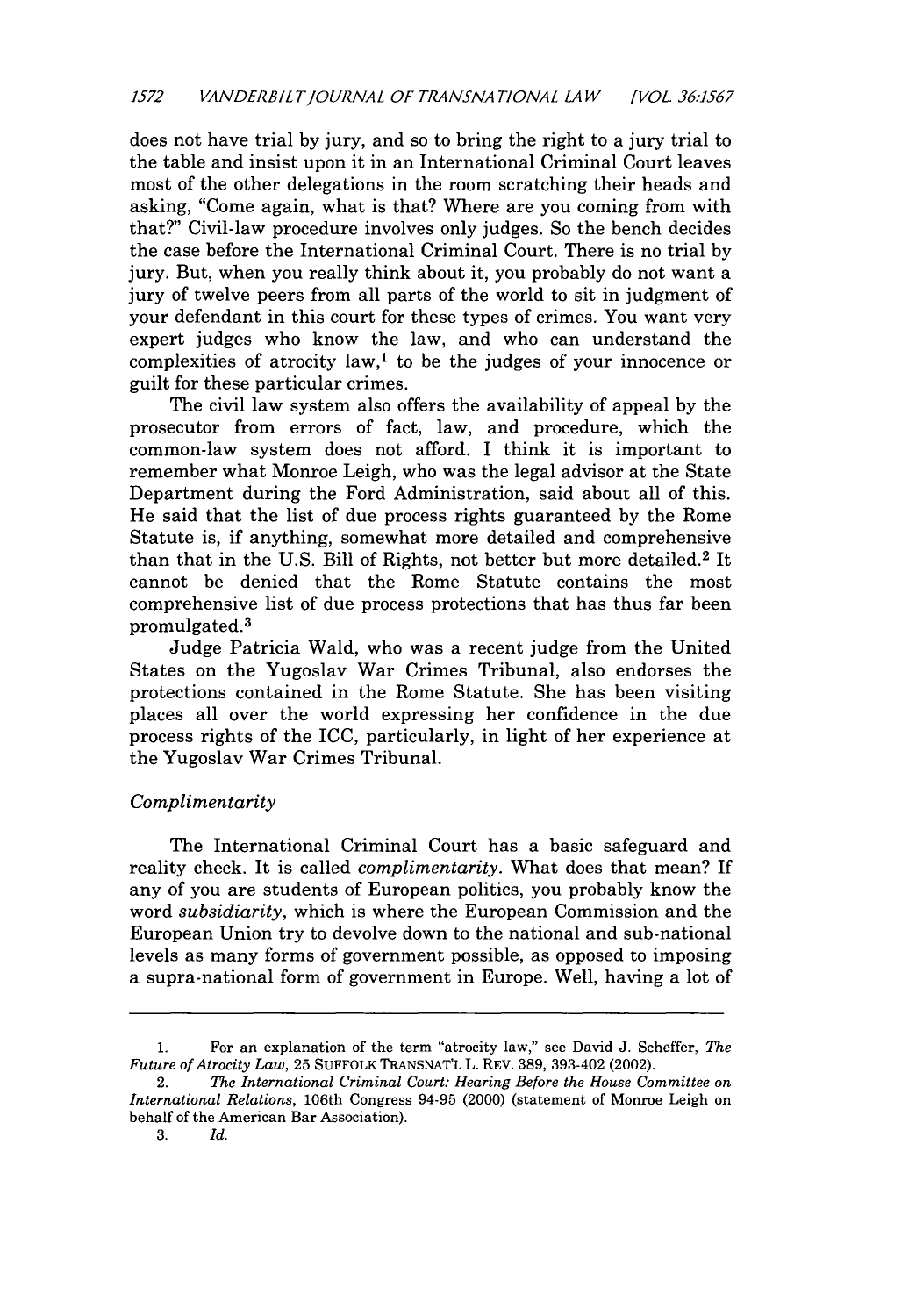those people in the room influenced the discussions and we quickly came upon the notion of complimentarity, which makes the ICC essentially a court of last resort. The ICC delegates to domestic courts, by its very framework, the first cut at the crimes within its jurisdiction. Therefore, domestic courts have the first right, the first option, to seize a case, to investigate it, and if merited, to prosecute it. That is complimentarity.

Now, those cynical of the court will argue, "Oh well, that is all very nice in terms of how you have structured it, but there is an endpoint to complimentarity which brings it right back to the ICC judges to determine whether or not your domestic system has done a good job of investigating and prosecuting the individual." My response to that is that in most cases there will be no final review by the ICC, but the possibility of such a final review was essential. There would be no complimentarity if that ultimate escape hatch, back to the ICC judges, were not to exist. It would be a sham. The courts in Zimbabwe could simply say, "We have the case; thank you very much. You are off deck, ICC, permanently." In some cases there will have to be a judgment about whether a given national system has exercised its political will to investigate the case, whether it is capable of investigating the case, or whether it is a failed society, a collapsed state with an obviously crippled legal and political system.

#### *Shortcomings of the U.S. Code*

What are the circumstances of failed complimentarity? Should a case ultimately go to the ICC because the complimentarity tests are not met at the outset? We argued with great confidence that the U.S. government knows how to investigate and prosecute atrocity crimes and should have no hesitancy in doing so. If our citizens are charged with atrocity crimes, we should seize jurisdiction as quickly as possible and do the job the U.S. Code demands our prosecutors do. I must admit, however, that one of the great weaknesses we still have with respect to this court, and one upon which I think the most severe critics of the court and the strongest supporters of the court should have no problem agreeing, is the reality that there are parts of the U.S. Code that reveal gaps between crimes recognized by the Code and those set forth in the Rome Statute. In other words, not all the crimes against humanity that are set forth in the Rome Statute are replicated in the U.S. Code.

The crime of murder is certainly covered by the U.S. Code, but the "crime against humanity" as it is defined, in terms of extermination, relationship to persecution, and the other crimes set forth in Article 7 of the Rome Statute, is not covered by the Code. There are many gaps in our own law. We have not updated it sufficiently to prosecute the atrocity crimes of our time. This is not anyone's fault; we simply have not done it.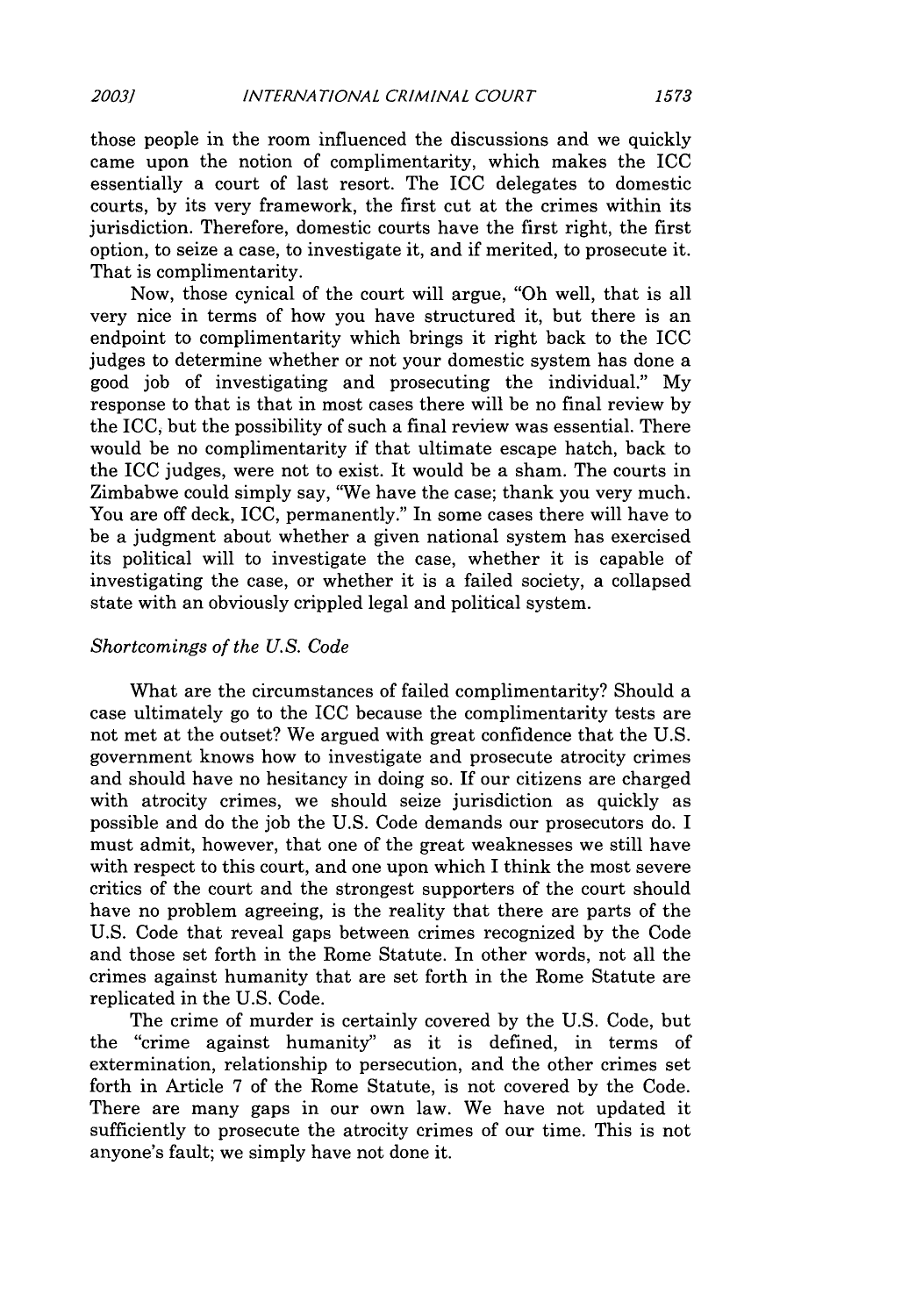Neither Title 10 nor Title 18 of the Code has been updated in relation to customary international law. There are enormous gaps. Take, for example, the crime of genocide: we have severe restrictions on whom we can prosecute for the crime of genocide. I experienced this very clearly. We had a Rwanda Tribunal indictee living in Laredo, Texas, enjoying life with a green card. His name was Elizaphan Ntakirutimana, and he was a pastor from Rwanda, living with his doctor son in Laredo. The indictment came down in Arusha, and we deployed U.S. Marshals to Texas to track him down. We found him and arrested him for the purpose of transferring him to Arusha to stand trial before the Rwanda Tribunal. Ramsey Clark became his lawyer, and we started a four-year effort in U.S. courts ultimately to transfer him to Arusha. We succeeded in early 2000. He was transferred and just recently was convicted and sentenced by the Rwanda Tribunal. So the case was closed. But it was a long journey and a precarious one at times. I will never forget asking my INS and Justice Department lawyers, "Look, if we fail here, we have got to find a way to prosecute this man in U.S. courts. He is charged with genocide; he must not walk free; we must find a way to prosecute this individual. How will we do it?" And of course the answer was, "Sorry, but under U.S. law, you either have to be a U.S. citizen (not a green card holder) who has committed genocide elsewhere in the world or a foreigner who has committed genocide on U.S. territory. If you are not in one of those two categories, we cannot prosecute you here."

Those are the types of gaps in our law that we need to focus on. Unless we were fully capable of prosecuting these crimes in our courts, an ICC judge could easily say, 'You are not capable of prosecuting this crime against this U.S. citizen, so we are going to seize this case." We do have a weakness in our system, and we need to correct it.

### *Other Safeguards*

There are other safeguards built into the treaty that are important for us to recognize and understand. The U.N. Security Council has considerable power to refer situations to the court and thus fill up its docket. As a Security Council permanent member, if the United States had a cooperative posture towards this court, we could collaborate with our friends on the Security Council simply to fill the docket very quickly with situations we thought needed to be investigated but which did not impinge upon any U.S. interests. It may seem very cynical to put it that way, but if you were really smart about this court, you might think about such a strategy involving the Security Council.

The Security Council also has the power, under Article 16 of the Rome Statute, to stop the court from investigating a situation or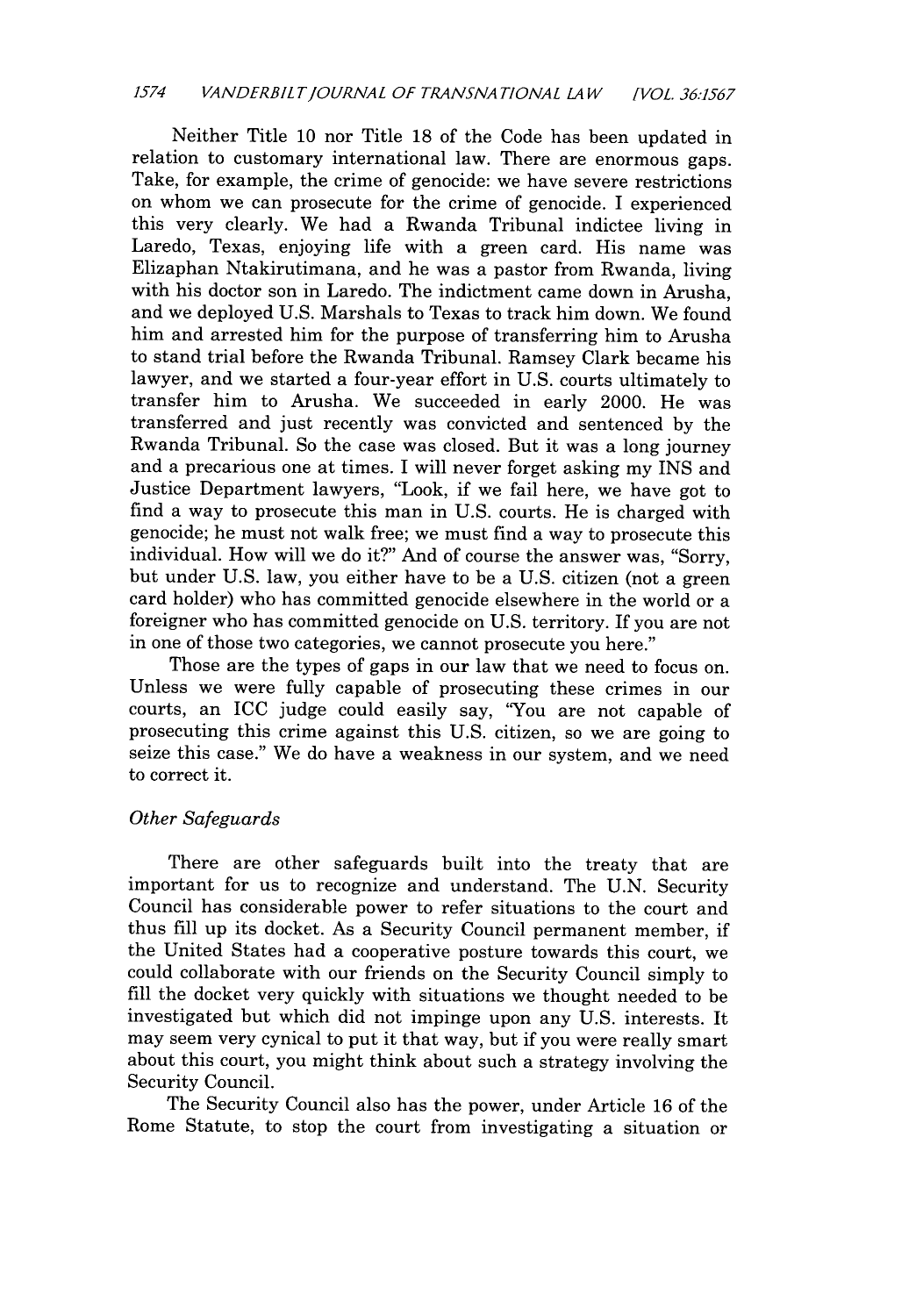*INTERNATIONAL CRIMINAL COURT 2003] 1575*

case-simply to shut it down for twelve months on the grounds that the Security Council needs to work the issue for purposes of peace and security. If the United States had a cooperative posture towards the court, then we would have the credibility with our friends on the Security Council to use that power significantly. We could, shall we say, manage the accountability agenda worldwide, emphasizing what we think should go forward and what we think should be held in abeyance in order for the Security Council to handle violent situations in real time before even reaching the accountability agenda. Unfortunately, in the last two years we have developed such a confrontational attitude towards this court, that any such measures that we might take, and which we are perfectly entitled to take, are hampered by a growing credibility gap.

#### *Four Advantages to Ratification*

Let me just say that if we were someday to ratify the Rome Statute—and it may not be for four, eight, ten, or even fifteen years we would immediately gain four advantages. *First,* we could employ a right under the treaty not to be exposed to any war crimes charges for seven years. That is a quirky provision (for which we can thank ourselves and the French), but we could use it, just as the French have done. *Second,* if the court were to define the crime of aggression and approve it as an amendment to the Rome Statute, we would not have to embrace that crime. We could simply opt out of its application to the United States. We would have that right, as a state party, to opt out of any new crime that might be added to the statute. *Third,* we would have enormous influence in the nomination of judges, the prosecutor's staff, and the prosecutor himself or herself. We have no such influence now, and, of course, there is no U.S. judge on the bench, as yet.

I always thought that the best recommendation for a U.S. judge on the ICC would be a JAG judge. We should put one of our best military lawyers on the bench, one very cognizant of the law of armed conflict, because there are no such individuals on the bench right now. Of eighteen judges, there is not a single military law expert. We could have brought that to the bench and had an enormous impact on how the court thinks about situations and how it understands the law of armed conflict. Our nominee for judge would have been elected; there is no question about that. Of course, we do not have that option unless we become a ratified party.

*Fourth,* and finally, we would have influence over the operation of the court overall. During my experience with the Yugoslav and Rwanda Tribunals throughout the 1990s, almost every single day I received not just one, but often multiple phone calls from both tribunals, whether from the prosecutor, the judges, or the staff, seeking cooperative links with the U.S. government in order to get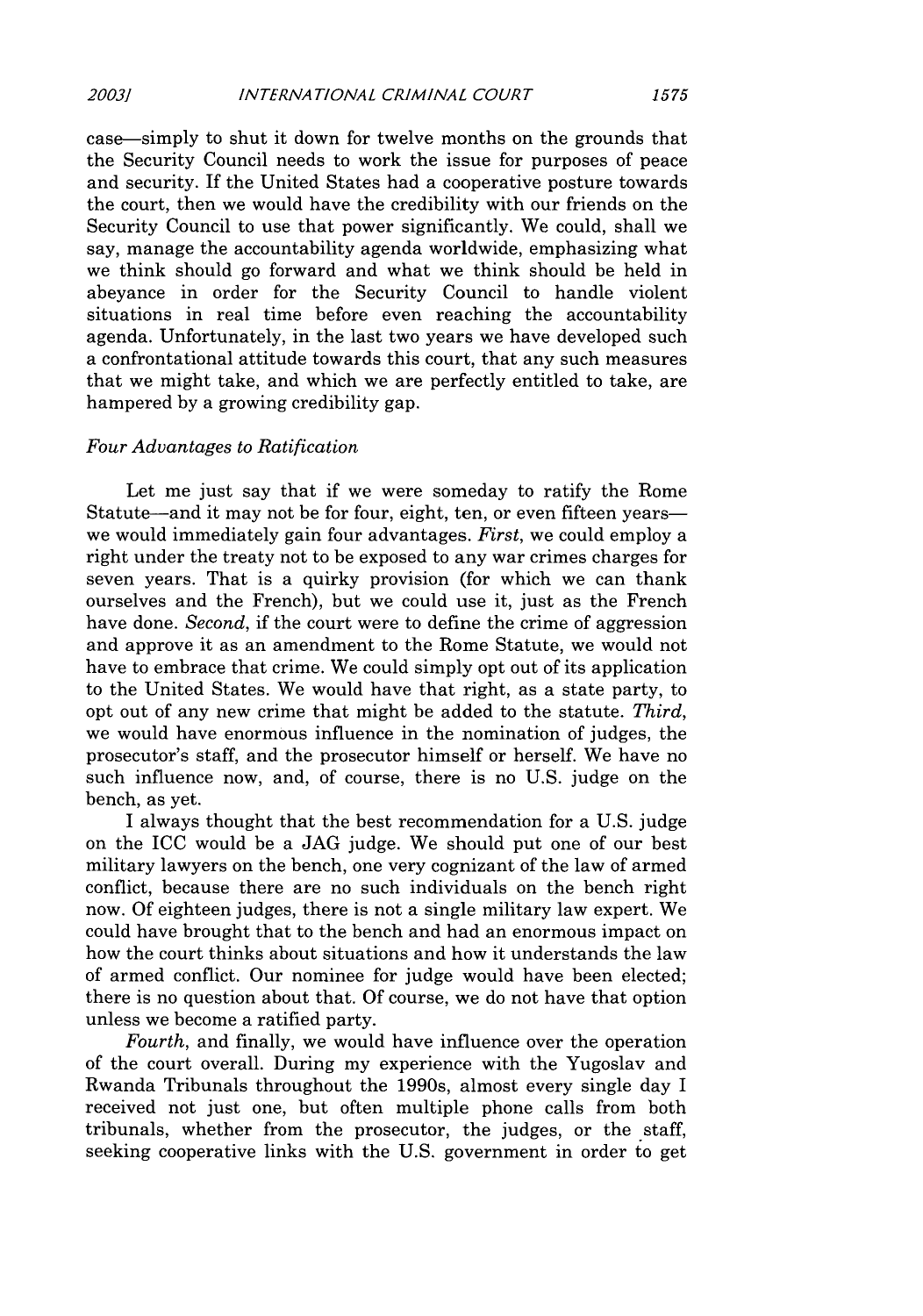their job done. That is just a reality. And by having that sort of relationship with a court of this nature, we could wield enormous influence over how the court operates because it would look to us for assistance. By responding to those requests, we would begin, day by day, having an influence over the operation of the court in a very constructive way. Primarily, such requests involve resources and the apprehension of fugitives, both of which allow the U.S. government to have an enormous impact on the process. However, between the United States and the ICC, there is no such communication; in fact, it is prohibited under the American Servicemembers' Protection Act.

#### STRATEGIES FOR U.S. ADJUSTING TO THE ICC

I will finish by talking about how the United States can adjust to the ICC. I have already talked about revising federal law. I have talked about how the U.N. Security Council can refer cases or even block the work of the court in relation to the U.S. role on the Security Council. We can also cooperate.

There is a waiver in the American Servicemembers' Protection Act called the Dodd Amendment. At least under certain circumstances, this would allow the U.S. government to cooperate with the ICC. There is also nothing prohibiting U.S. lawyers from serving as defense counsel on the ICC. So those of you aspiring to be defense counsel have a huge opportunity out there, as you gain experience. I assure you it is an honorable profession. These individuals need the best possible defense counsel. That is what establishes the integrity of the process.

I was recently in The Hague for the swearing-in of the eighteen ICC judges, and I had the, I suppose, dubious distinction of being the only U.S. government official, past or present, in the room at the time. While I was there, I had the opportunity to sit in on the Milosevic trial, at the Yugoslav Tribunal, for several days. It is astonishing, the abuse that results from someone like Milosevic representing himself-a great issue for discussion, particularly in a law school setting. It extends the trial; it introduces enormous inefficiencies. What astonished me was that the amicus lawyer for Milosevic just had to sit there, a fantastic lawyer, in his English wig. It would have been so beneficial for the court to hear him defend Slobodan Milosevic. It would have been so exciting, and the quality of the trial would have been upgraded enormously. Yet, he just sat silently because Milosevic was defending himself, introducing documents from unknown sources. Judge May would give Milosevic a little bit of leash and then have to jerk him back every ten minutesjerk, jerk, jerk, jerk-back and forth. It becomes very tedious after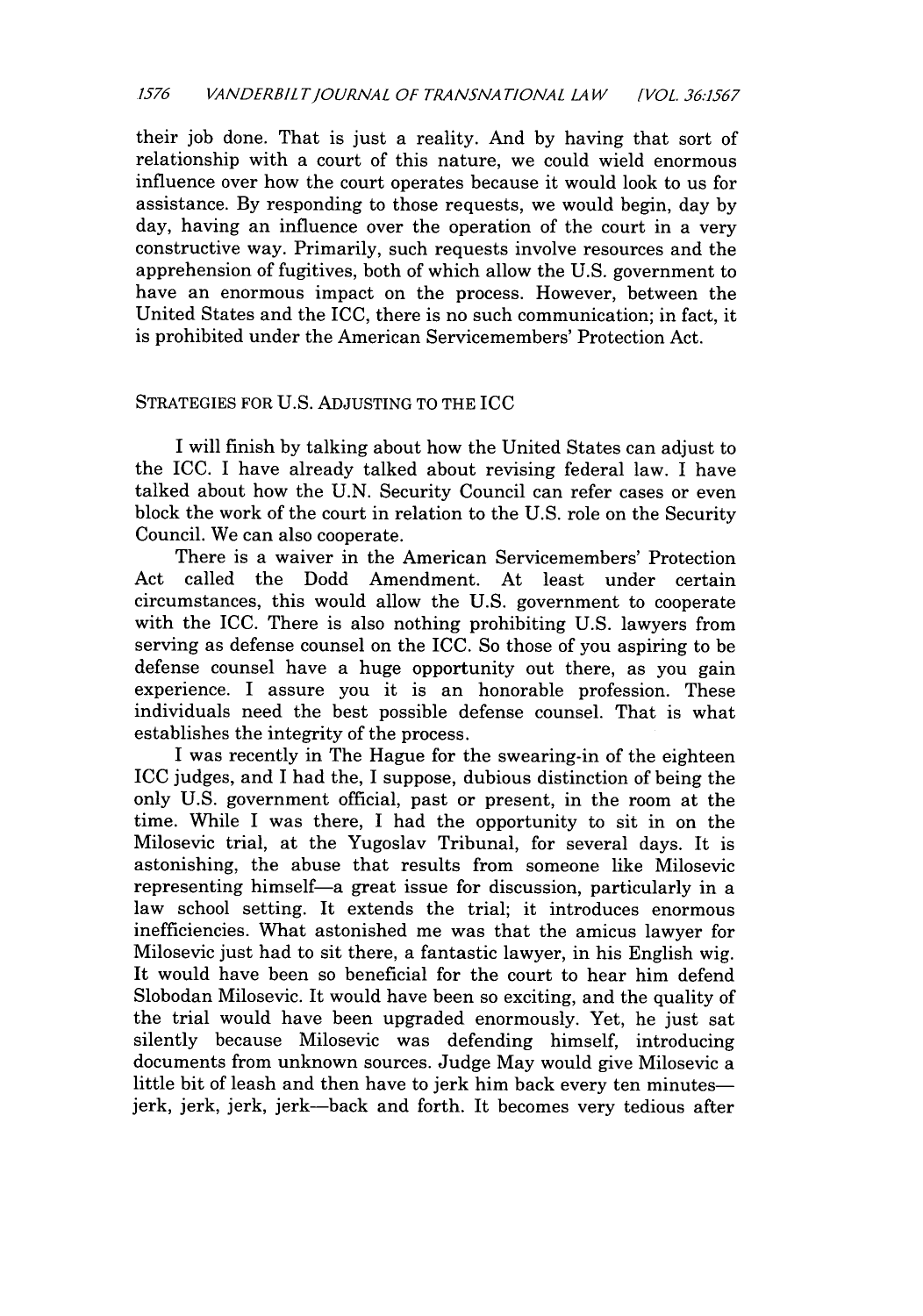two hours of watching such tactics and disciplinary measures. But it is part of the process.

Finally, if the United States were in the game, even if we were not a ratified party, we could at least be in there, negotiating the crime of aggression. They are talking about it now, and we are not there. If there is any crime that the Unites States is accused of (check your papers this morning) it is the crime of aggression. Right? What was said in the Security Council yesterday by one government after another, is that the United States and the United Kingdom are accused of being engaged in aggression against the state of Iraq. Consequently, we have a lot at stake in what this word means and how this court ultimately embraces it as an actionable crime.

When I was negotiator, some of the negotiations I enjoyed the most were the aggression negotiations because I always had such clarity in my own thinking about where the ICC should go on this issue. The court is already primed to prosecute the crime of aggression, but it has to have a realistic set of parameters about how far it can go in doing so. Also of vital importance is the exact definition of the crime for the purposes of individual criminal culpability as opposed to state responsibility. It is a fascinating question, and the United States has such a strong position, it ought to be in the room on the issue. We even had consensus among permanent members of the Security Council about how to work the issue.

I will just conclude these points by saying that, in my mind, the best way to protect U.S. interests is always to be in the room negotiating, engaging, and bringing the force of our principles to the table rather than withdrawing from the room and abandoning it. In my view, any withdrawal from negotiations of this character is an abdication of the responsibility to protect U.S. interests. In this country, we have developed-and the ICC experience is emblematic of it-a cultural fear of multi-lateral institutions and of treaties of this character. That fear, the sense of almost being intimidated by this process, grows stronger and stronger. It is an extremely dangerous trend.

The United States should be at the forefront of these negotiations, whether they involve climate change, the biological weapons protocol, or the ICC. The list of treaties we have not ratified is quite long, and we could repair many bridges throughout the world simply by ratifying the easy ones. For instance, there is no reason. Additional Protocol II of the Geneva Conventions should not be ratified. President Reagan was the one who submitted it to the Senate in 1986 for ratification. What is the problem with that one? The Vienna Convention on the Law of Treaties is another good example; there is really no reason that should not have been ratified.

The best example is perhaps the Law of the Sea Treaty--the Pentagon has long supported its ratification. What is the problem? In